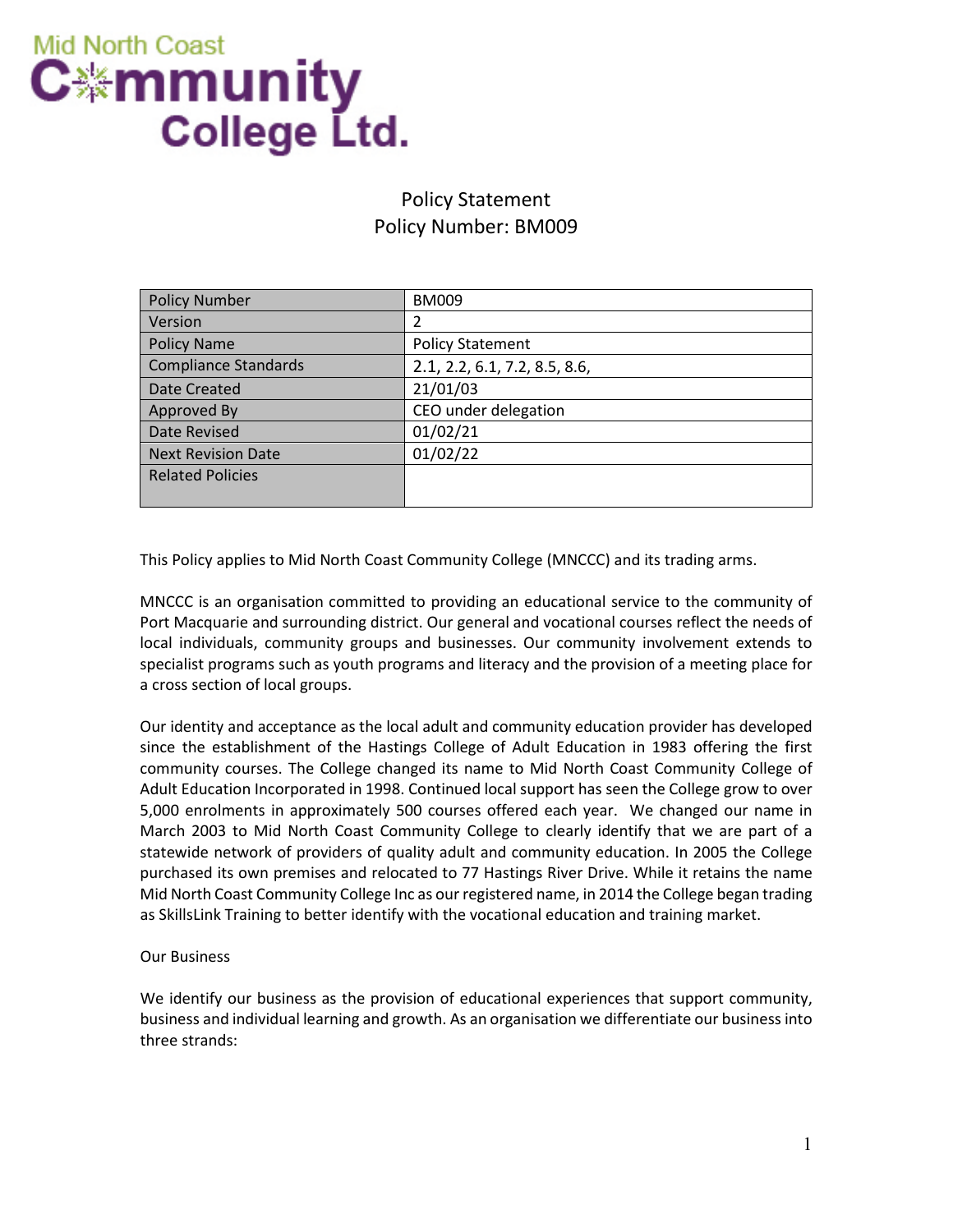- $\Diamond$  General. These courses will often provide a pathway into a vocational qualification course. They are conducted in response to identified community needs and support local groups and individuals achieve their goals.
- $\Diamond$  Vocational courses. SkillsLink Training is a trading name under Mid North Coast Community College Inc which is a Registered Training Organisation (RTO), and currently offers vocational programs each term that result in nationally recognised qualifications. The courses offered reflect the vocational training needs of individuals, local businesses and groups. Under our registration as (90315) under Mid North Coast Community College Inc, is able to offer nationally recognised qualifications. (Refer to www.training.gov.au)
- $\Diamond$  Community support. MNCCC offers a meeting place and administrative support to community groups. Additional funding is regularly sought to meet the specific needs of other community groups such as the Links to Learning Program, IT training for long term unemployed, vocational courses for women and art and cultural activities.

#### Our Management Structure

Mid North Coast Community College Inc is incorporated under the Associations Incorporation Act 2009. In line with the requirements of the Act, it has a Board that sets the overall business and policy directions of the College. The Board members are elected to the positions in accordance with the procedures in the Constitution. The committee meets on a monthly basis.

Sub-committees and working groups are formed from time to time to deal with the complexities of the business operations and to progress projects or resolve issues.

The CEO of MNCCC manages the daily operations and is closely involved in the development of the strategic directions for the College.

MNCCC is part of the state-wide network of Adult and Community Education (ACE) providers and is also:

- ∙ A member of Co-operative Learning Ltd which has 16 Community College members covering three geographic regions from Northern Rivers, Northern Inland and the Mid North Coast of NSW.
- ∙ A member of the Community Colleges Australia which is a member based organization and the peak body representing not-for-profit community owned providers of adult and youth education, training and learning in a local environment.
- ∙ A provider partly funded by the NSW Department of Industry through the Adult and Community Education Unit.

The financial operations of the College are audited in compliance with the Australian Auditing Standards and the auditing requirements for funding grants provided from time to time.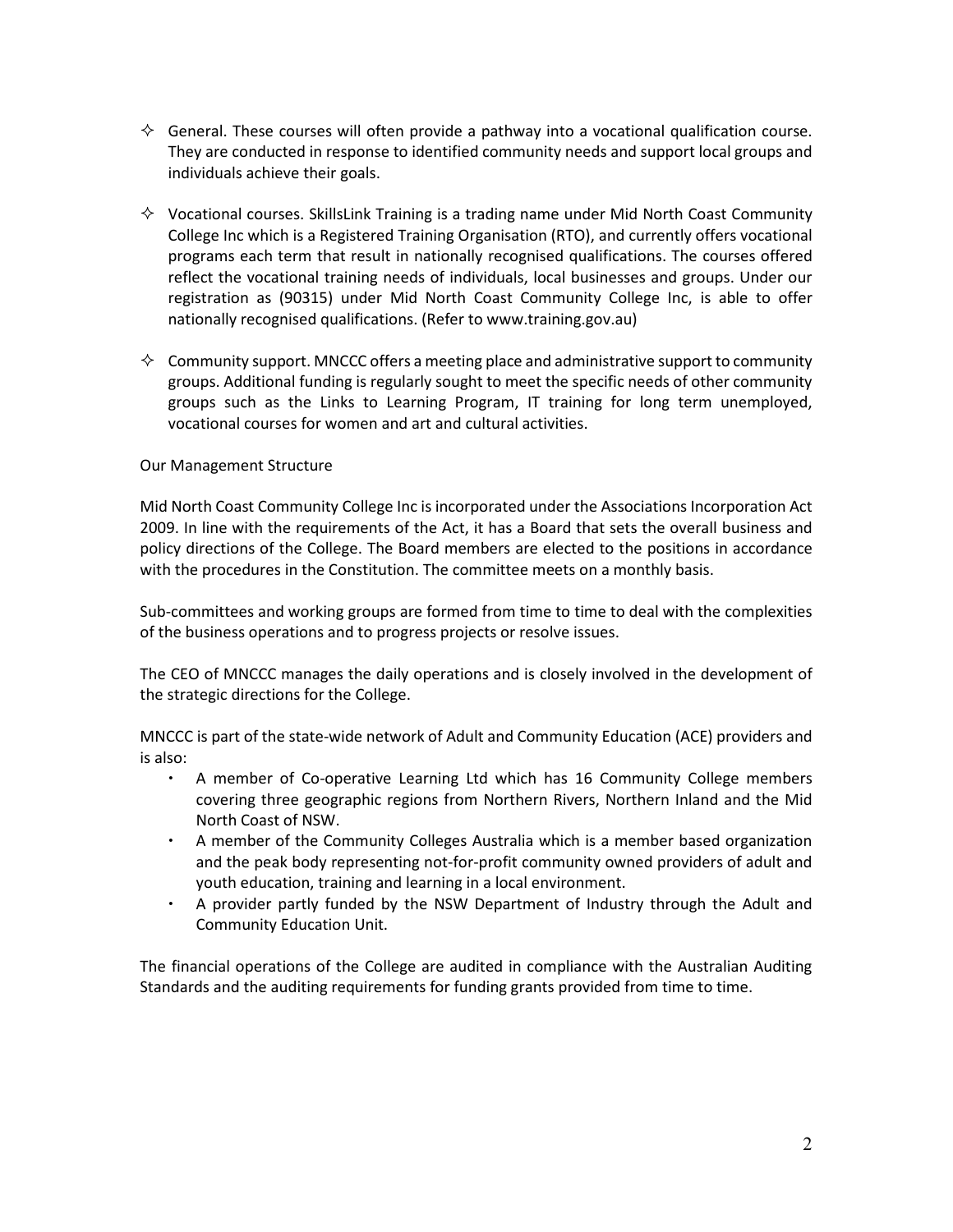### Our Commitment to Quality

MNCCC is committed to providing quality educational services that continually meet the needs of its students and customers. The College is a Registered Training Organisation (RTO) under the Australian Standards for Quality Assurance (ASQA) as Mid North Coast Community College. The registration was renewed in December 2013 until February 2019.

In February 2015 the College was granted ASQA Delegate status as a high performing College.

The College has in place a comprehensive set of systems that ensure the effective, ethical and accountable operation of the business and the provision of quality teaching and learning outcomes that meet student needs and national standards.

On-going review and improvement of systems and services is a commitment that the College incorporates into its operations. The annual internal audit against the national standards for RTOs 2015 is a central activity in support of continuous improvement for the College.

# The Way We Organise Our Business

The College has organised its business into five functions that form the basis for the organisation of operations.

# 1. Business Model

MNCCC plans it business through the following:

- MNCCC's Strategic Plan which sets the overall goals for the next 3 to 5 years
- Annual Management Plan which operationalises the goals of the Strategic Plan and sets goals for each of the five business functions
- Annual Budget
- Annual course planning which is reviewed regularly
- WH&S Policy & Procedures
- a Risk Management planning process carried out by the Management Committee, and
- Quality Improvement Register as a result of continuous and annual self-assessment processes.

#### 2. Teaching and Learning

Teaching and learning is the core business of MNCCC and the College is committed to achieving the highest possible standard of outcomes for students and customers. We achieve this by ensuring:

- ∙ All trainers meet the minimum qualifications to teach courses
- ∙ Learning activities and assessments are planned and are based on adult learning principles
- ∙ The review of assessment activities and outcomes is moderated by our colleagues
- ∙ Support for trainers to access appropriate professional development opportunities
- ∙ Learning resources and facilities are up-to-date and adequate
- ∙ A safe and friendly learning environment for all students, trainers and staff.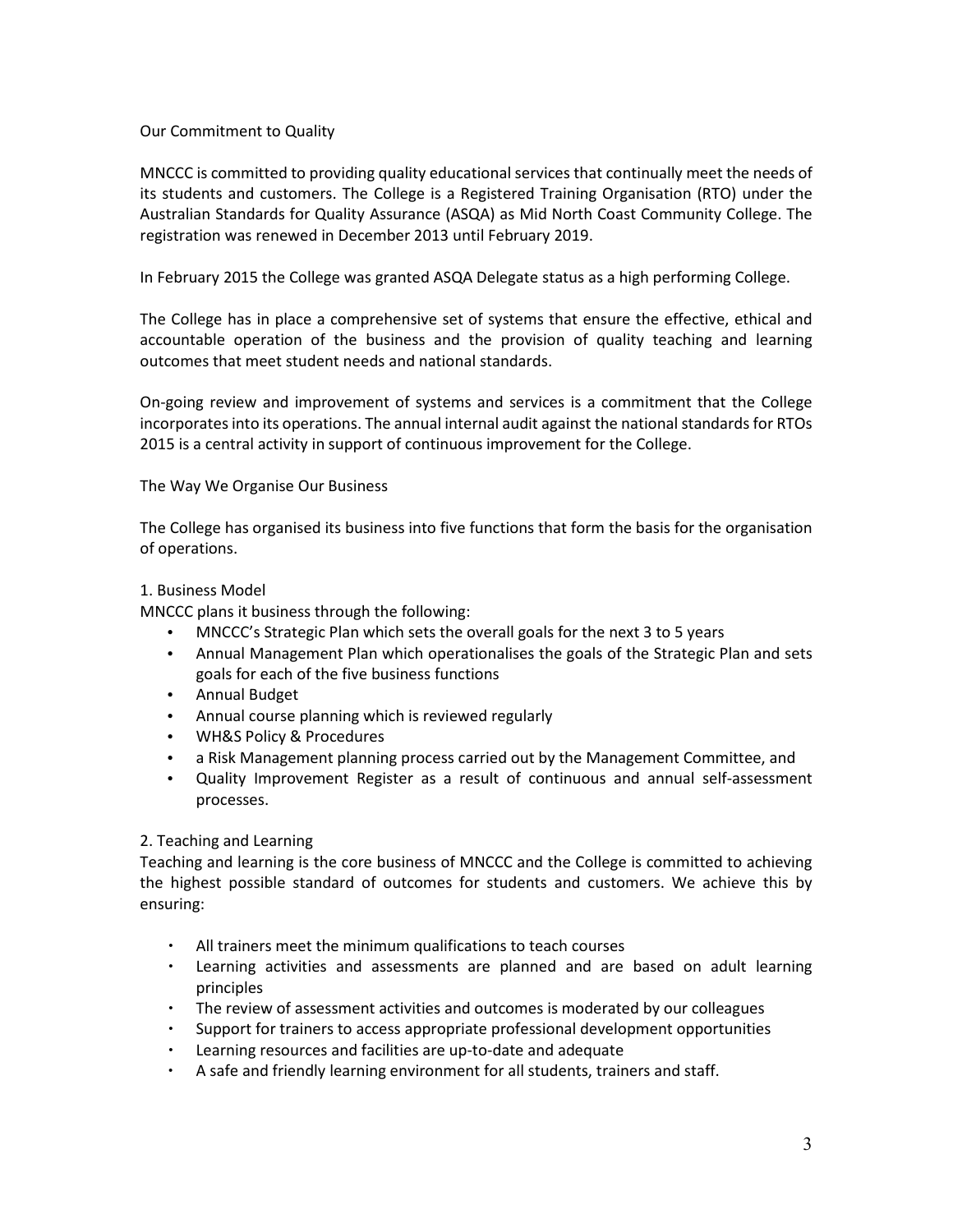# 3. Organisational Support and Systems

MNCCC supports its teaching and learning activities with systems and procedures that ensure the effective, ethical and accountable operation of the College. This is achieved by:

- ∙ Maintaining accurate and up-to-date student records
- ∙ The annual auditing of financial operations
- ∙ Clear and accessible sets of policies and procedures
- ∙ Adherence to all laws and regulations that may relate to our staff, trainers and business operations
- ∙ Assessing and managing risks including the adequate insurance of the College
- ∙ Observing the terms and conditions of all legally binding contracts
- ∙ Safeguarding confidential information.

# 4. Marketing and Community Liaison

MNCCC provides information to and seeks information from individuals, our community and local businesses in ways that ensures effective and ethical provision and use of information. This is achieved by:

- ∙ Providing opportunities for community, business and individual input into the planning for and improvement of the provision of courses and educational services
- ∙ Having in place policies and procedures that ensure the due authorization by the CEO of marketing and advertising materials
- ∙ Actively seeking community development or partnership opportunities.

#### 5. Our People

MNCCC values the efforts, expertise and commitment of our staff and trainers. We support and reward their work in the College by:

- ∙ Providing employment conditions that comply with the Educational Services (Post-Secondary Education) Award 2010
- ∙ Inducting all staff and trainers and providing them with Handbooks that outline their rights and responsibilities.
- ∙ Planning professional development opportunities to support the outcomes of the annual performance reviews.
- ∙ Involving staff and trainers in providing feedback of College performance and active participation in our continuous improvement processes
- ∙ Ensure policies and procedures comply with the laws and regulations in relation to the responsibilities of an employer.
- ∙ Regularly acknowledging outstanding effort and involvement
- ∙ Having fun together.

Our Improvement Approaches